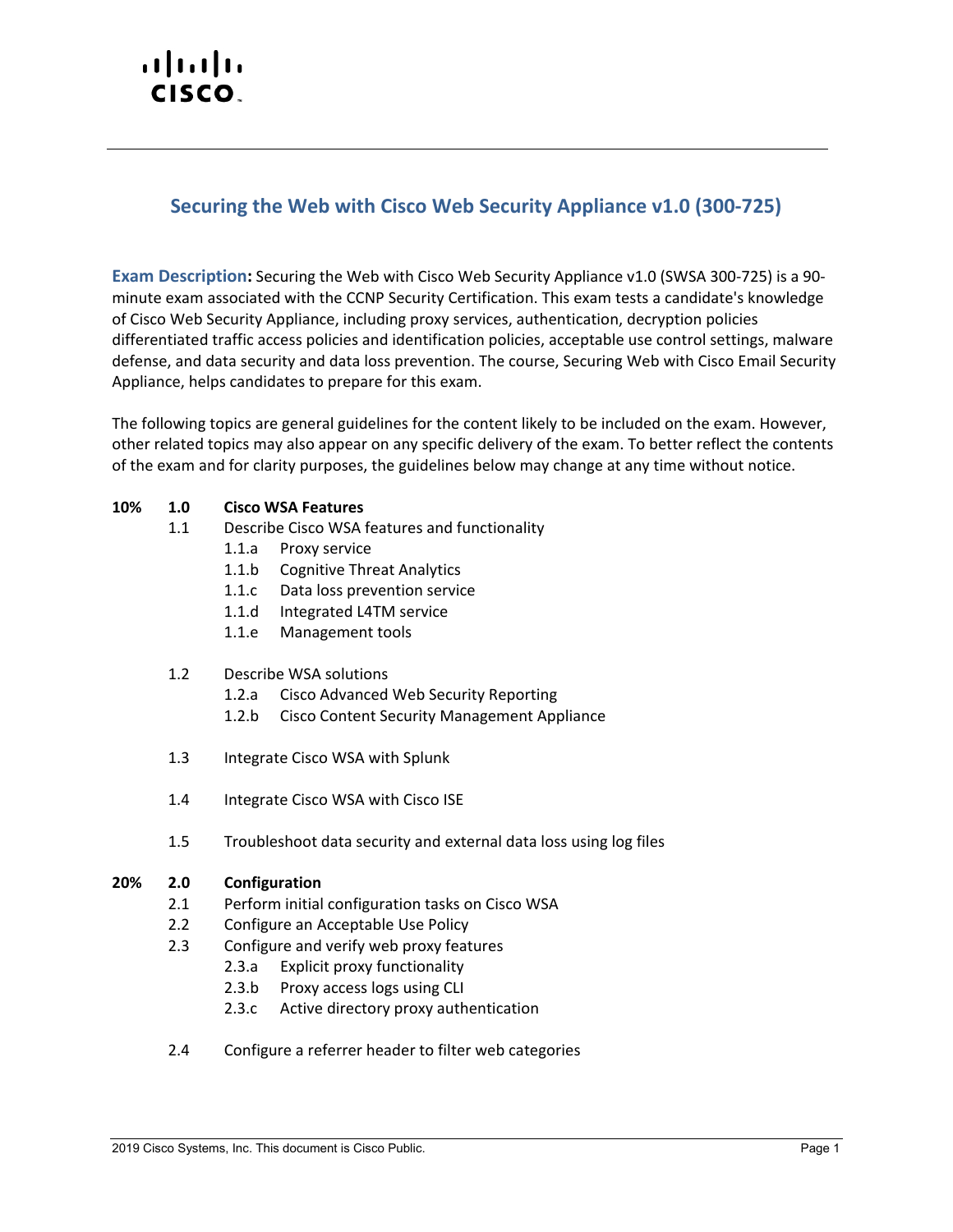#### **10% 3.0 Proxy Services**

- 3.1 Compare proxy terms
	- 3.1.a Explicit proxy vs. transparent proxy
	- 3.1.b Upstream proxy vs. downstream proxy
- 3.2 Describe tune caching behavior for safety or performance
- 3.3 Describe the functions of a Proxy Auto-Configuration (PAC) file
- 3.4 Describe the SOCKS protocol and the SOCKS proxy services

#### **10% 4.0 Authentication**

- 4.1 Describe authentication features
	- 4.1.a Supported authentication protocols
	- 4.1.b Authentication realms
	- 4.1.c Supported authentication surrogates supported
	- 4.1.d Bypassing authentication of problematic agents
	- 4.1.e Authentication logs for accounting records
	- 4.1.f Re-authentication
- 4.2 Configure traffic redirection to Cisco WSA using explicit forward proxy mode
- 4.3 Describe the FTP proxy authentication
- 4.4 Troubleshoot authentication issues

#### **10% 5.0 Decryption Policies to Control HTTPS Traffic**

- 5.1 Describe SSL and TLS inspection
- 5.2 Configure HTTPS capabilities
	- 5.2.a HTTPS decryption policies
	- 5.2.b HTTPS proxy function
	- 5.2.c ACL tags for HTTPS inspection
	- 5.2.d HTTPS proxy and verify TLS/SSL decryption
	- 5.2.e Certificate types used for HTTPS decryption
- 5.3 Configure self-signed and intermediate certificates within SSL/TLS transactions

#### **10% 6.0 Differentiated Traffic Access Policies and Identification Profiles**

- 6.1 Describe access policies
- 6.2 Describe identification profiles and authentication
- 6.3 Troubleshoot using access logs

### **10% 7.0 Acceptable Use Control**

- 7.1 Configure URL filtering
- 7.2 Configure the dynamic content analysis engine
- 7.3 Configure time-based & traffic volume acceptable use policies and end user notifications
- 7.4 Configure web application visibility and control (Office 365, third-party feeds)
- 7.5 Create a corporate global acceptable use policy